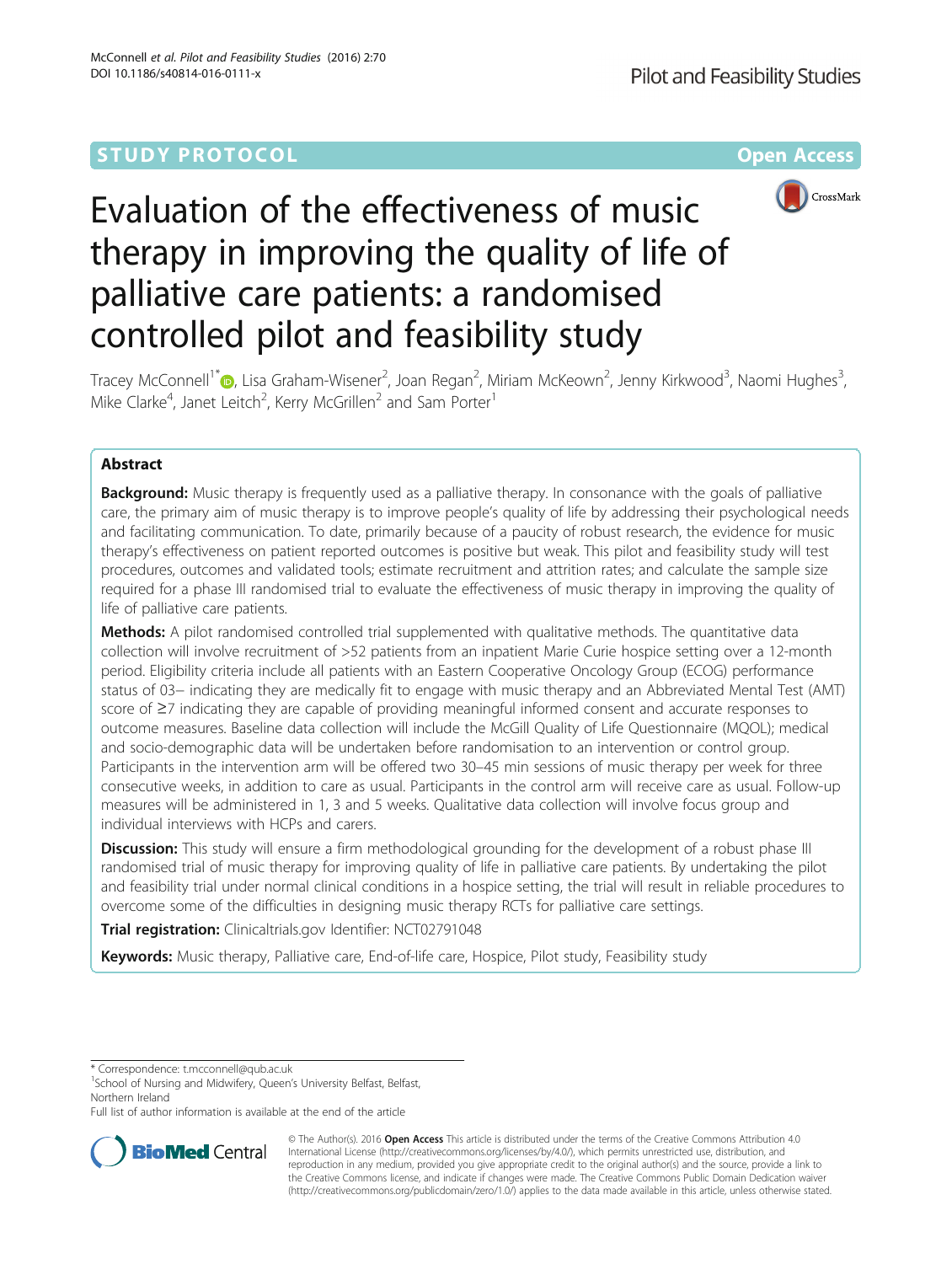# Background

Music therapy has increasingly been implemented in a range of healthcare settings, including oncology, dementia and intensive care [[1](#page-6-0)–[3\]](#page-6-0). Music therapy is among the two most common forms of complementary therapy provided in hospices [\[4](#page-6-0)], with inclusion of music therapy in palliative care settings having a long tradition stemming back to the 1970s [\[5\]](#page-6-0). With the World Health Organisation definition of palliative care as 'the active total care of patients' where the 'control of…psychological, social and spiritual problems is paramount' [\[6](#page-6-0)], widespread provision of music therapy is consonant with the holistic approach which distinguishes palliative care from other areas of healthcare.

In terms of palliative care provision, figures for 2006 show there were 193 specialist inpatient units, 295 home care services, 314 hospital-based services, 234 day care services and 314 bereavement support services across England, Wales and Northern Ireland [\[7](#page-6-0)]. While there are no figures available for the existing provision of music therapy in palliative care services as a whole, a survey by Daykin et al. [[8\]](#page-6-0) showed that music therapy is still an emerging therapy within cancer care across the UK compared to more established interventions such as art therapy. This survey showed that the majority of music therapy provision was funded externally by the NHS, or in a small number of cases from internal funding. Music therapy was also more likely to be used in settings were complementary and alternative therapies were already in place, suggesting a trend towards the use of music therapy as an additional supportive service rather than replacing existing services. There are currently no guidelines in place for the use of music therapy in palliative care. This highlights the need for a stronger evidence base that takes due cognisance of benefits and risks to help inform future music therapy provision [\[9](#page-6-0)].

Music therapy entails the use of music to achieve individual goals in the context of a therapeutic relationship with a professional music therapist [\[10](#page-6-0)]. In the UK, music therapists are trained to master's level and are registered with Health and Care Professions Council as allied health professionals. Music therapy aims to improve the quality of life of palliative care patients by relieving physical and psychological symptoms, facilitating communication and alleviating spiritual or existential concerns [\[11](#page-6-0)].

Music therapy approaches range from 'receptive' to 'recreative' depending on the patient's level of physical limitations. Receptive approaches are more passive in terms of listening to music played by the therapist, while recreative approaches can involve the patient singing or playing their favourite music alongside the therapist [[12\]](#page-6-0). One of the most common approaches for palliative care patients is legacy work, whereby the therapist helps patients produce a compilation of songs that have meaning for them to leave for family and friends [\[13](#page-6-0)]. Irrespective of the approach, music therapy aims to support and improve physical, psychological and existential wellbeing [\[14](#page-7-0)]. With goals mirroring those of palliative care, music therapy research within this population is both necessary and of great importance to supportive palliative care initiatives.

Most palliative care referrals for music therapy are in relation to pain and quality of life [\[15\]](#page-7-0). A recent systematic review of randomised controlled trials reported significant improvements in pain experienced by palliative care patients receiving music therapy [\[16](#page-7-0)]. Although the most recent Cochrane review on music therapy for endof-life care, published in 2010, recommended more research of high quality to support the effectiveness of music therapy for improving quality of life [[17\]](#page-7-0), there have been no additional high-quality studies evaluating this outcome within the last 5 years [[16\]](#page-7-0). Several challenges to conducting music therapy randomised controlled trials (RCTs) in palliative care have also been identified, including high levels of attrition, the need for flexibility in time commitment and inclusion of family members if desired and provision of a standardised yet tailored intervention [\[17\]](#page-7-0). Process evaluation using qualitative methods is recommended for future trials to aid in identifying factors which contribute to or limit the effectiveness of music therapy interventions [\[17](#page-7-0)].

Based on promising findings regarding the benefits of music therapy for improving the quality of life, more research is needed to produce robust evidence of effectiveness in the field of palliative care where music therapy is already in widespread use and in high patient demand [[18, 19](#page-7-0)]. Furthermore, given that research in music therapy and in palliative care are fraught with challenges [[20, 21\]](#page-7-0), pilot and feasibility studies are required to establish the most robust study design and processes to facilitate high-quality research in this area [[22\]](#page-7-0).

# Methods/design

# Trial aims and objectives

This study aims to establish the feasibility of and to pilot an RCT to evaluate the effectiveness of music therapy in improving the quality of life and inter-familial communication in palliative care patients. The trial will be conducted under normal clinical conditions to test procedures, outcomes and validated tools; estimate recruitment and attrition rates; and calculate the sample size required for a phase III randomised trial. Qualitative data collection with carers and health care practitioners (HCPs) will supplement this further by examining if music therapy leads to an improvement in inter-familial communication and determining which processes help or hinder the implementation of music therapy within a hospice setting. This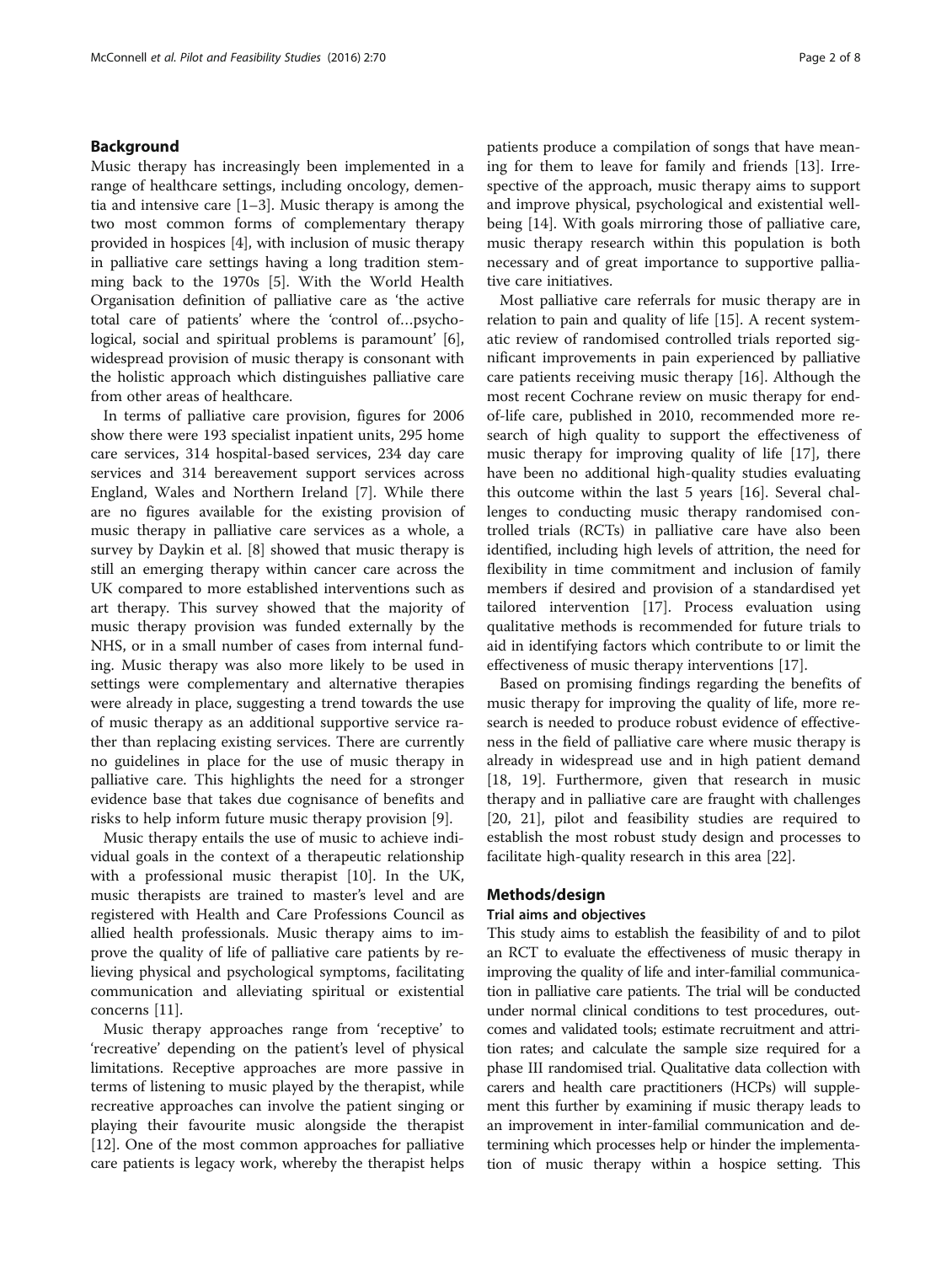protocol follows the SPIRIT guideline for writing protocols (see Additional file [1,](#page-6-0) SPIRIT 2013 Checklist).

#### Primary outcome

The main aim of the study is to evaluate the feasibility of administering the McGill Quality of Life Questionnaire (MQOL) [[23](#page-7-0)], reported to have the best clinometric quality rating, content validity, construct validity and internal consistency of reviewed quality of life questionnaires [[24\]](#page-7-0). We will also assess the viability of delivering a 3-week music therapy intervention, along with using recruitment and attrition rates to determine the sample size required for a phase III randomised controlled trial.

#### Secondary outcomes

- 1. The potential effectiveness of music therapy upon quality of life at week one (one to two music therapy sessions), week three (after completion of the music therapy course) and week five (two weeks after completion of music therapy)
- 2. The effect of music therapy upon inter-familial communication
- 3. The effect of contextual factors upon the implementation and sustainability of music therapy in a palliative care setting

#### Intervention

Participants will be randomly assigned to two groups. Patients assigned to the control group will receive usual care only from the hospice multidisciplinary team. The dose and frequency of usual care will be as deemed appropriate by the hospice practitioner in charge of their treatment. As music therapy is not part of usual care within this hospice, the control group participants will be offered two sessions of music therapy upon completion of their time in the study. The researcher will notify the music therapist each time a participant has finished their third and final study visit. The music therapist can then offer those in the control group their music therapy sessions when a slot becomes available (see the participant flow chart in Additional file [2](#page-6-0)).

In addition to the usual care described above, patients assigned to the experimental group will receive music therapy in an individual setting, delivered by a trained music therapist. Music therapy will be conducted for up to 45 min twice a week. A total of six sessions will be offered, with the aim of completing at least four sessions. Patient's needs will be identified by the music therapist during the first session, guided by preliminary discussions with the hospice clinical team and by the patient's own assessment of what needs are most important to

them. The musical equipment used will include accessible instruments provided by the music therapist.

As recommended by our PPI (Patient and Public Involvement) collaborators on this protocol, patients can choose to have their carer present during the intervention as time together is precious. Patient's written informed consent to have their carer present will be obtained by the hospice clinician during recruitment. Carers will only be observing the music therapy sessions and will not be directly involved.

In palliative care, the music therapeutic approach used is a creative process of musical interaction where the client engages while singing or playing, listening to music or extemporaneously creating a melody, rhythm, song or instrumental piece. In the sessions, the music therapist uses music in various formats to meet the patients' specific needs. In doing so, they 'make use of the therapeutic relationship established with the patient to meet clinical goals and employ a systematic therapeutic process that includes assessment, treatment and evaluation' [\[17](#page-7-0)].

In terms of 'dose' of music therapy, previous studies in palliative care patients have shown that a short course, consisting of two or more sessions, is effective and appropriate for this population [\[25](#page-7-0), [26](#page-7-0)]. While the content of the sessions will be influenced by each patient's needs, interests, preferences and energy level and adapted accordingly in the moment, the music therapist will complete an intervention manual [[27\]](#page-7-0) at the end of each session, which will include the details on who chose the music and what strategy was used (i.e. music listening, active music-making, improvising, legacy work), along with strategies to enhance treatment fidelity (how the intervention was monitored for consistency). This will aid transparent reporting, along with guiding the development of a standardised protocol for use across sites in the main trial.

As with the control group, the dose and frequency of usual care will be as deemed appropriate by the hospice professional in charge of their treatment.

#### Study setting

Participants will be recruited from the inpatient unit and day hospice at an 18-bed specialist palliative care unit in Northern Ireland.

# Trial design

A UK-based, single-centre, pilot RCT will involve two parallel arms, one receiving individual music therapy in addition to usual care, and the other receiving usual care only. It is not possible to blind patients to treatment allocation, but the researcher administering the study measures will be blinded up until the completion of the first follow-up visit; after which time, the researcher will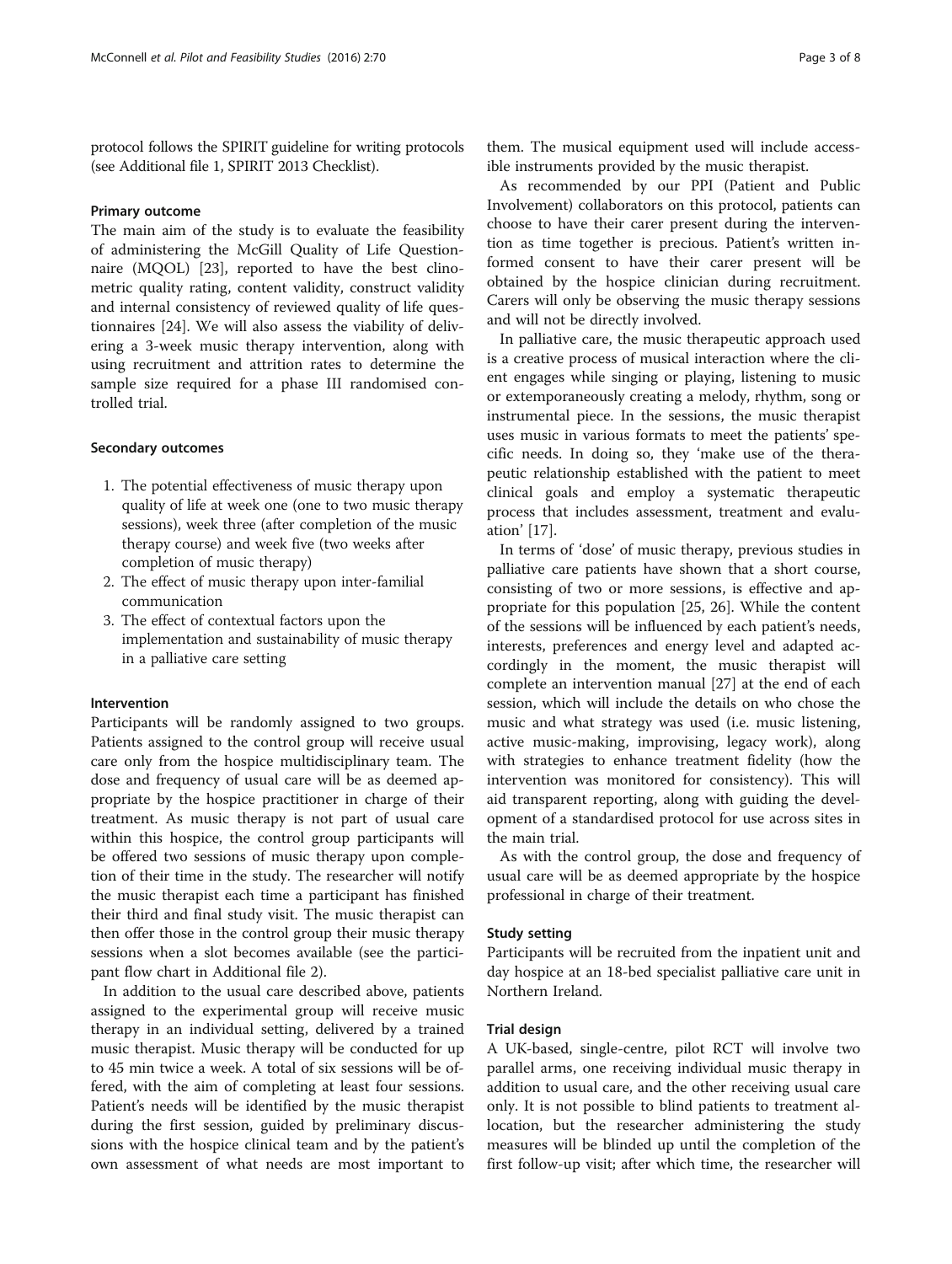invite patients and carers to talk freely about their experience of music therapy if they have been in the intervention arm of the trial. In order to maintain a level of blinding, we propose to have an outcome adjudicator conduct a data check of data entry and a statistician conduct data analysis, both blinded to treatment allocation. As only the researcher will be blinded to the intervention, we cannot foresee circumstances which will require unblinding. This study will employ mixed methods to meet all study objectives.

# Inclusion criteria for patients

Eligibility will be assessed by a hospice clinician during inpatient admission or day hospice attendance using the Eastern Cooperative Oncology Group (ECOG) scale and the Abbreviated Mental Test (AMT). The ECOG [[28](#page-7-0)] scale is most frequently used by physicians for assessing palliative care patients' level of functioning [[29\]](#page-7-0). The AMT [\[30](#page-7-0)] is highly correlated with the Mini-mental State Examination (MMSE), which has good validity and is widely used to screen for cognitive impairment within a palliative care population [[31\]](#page-7-0). Patients will be eligible if they have:

- An ECOG performance status of 0, 1, 2 or 3 (0) indicating the patient is asymptomatic, 1 the patient is symptomatic but fully ambulatory, 2 the patient is symptomatic and confined to bed for less than 50% of the day and 3 the patient is symptomatic and confined to bed for more than 50% of the day) indicating they are able to engage with interactive music therapy
- A score of 7 or more on the AMT, indicating they are capable of providing meaningful informed consent and accurate responses to the study's primary outcome measurement tool. Patients with communication difficulties will also be eligible if they are able to indicate their responses to the questionnaire

# Patient exclusion criteria

- ECOG performance status of 3 or 4 (3 indicating the patient is symptomatic and confined to bed for more than 50% of the day, 4 indicating the patient is severely symptomatic and completely bedridden)
- A score of 6 or less on the AMT, indicating they may not be capable of providing fully informed consent or accurate responses to the study's primary outcome measurement tool
- Participants who decide not to consent will be excluded from the trial. Patients will be assured that this decision will have no implications for the care that they receive

# Allocation and randomisation

Eligible patients who have provided consent will be randomly allocated to the intervention or control arm using a 1:1 allocation ratio. Allocations will be randomly assigned using blocked randomisation with randomly permuted block sizes. Opaque randomisation envelopes will be stored at the hospice in a locked filing cabinet, accessible only to an administrator. To ensure the researcher remains blind, the administrator will forward the treatment allocation (control or experimental group) to the music therapist(s) delivering the intervention.

# **Ethics**

Patients will be asked for their written informed consent to audio record sessions during their first study visit. In line with best practise (British Association of Music Therapy (BAMT) [\[32\]](#page-7-0), audio records are used to enhance the therapeutic process by providing the music therapist with an assessment tool to gage how the session went and plan for further sessions. Patients will be informed in their information sheets before the consent is taken that they have the right not to consent to audio recordings of their sessions without having to give a reason and without this affecting their care in any way.

Due to the highly emotive nature of working with a palliative care population, the music therapist delivering the intervention will receive clinical debriefing from their clinical supervisor. The music therapist will also have the opportunity for debriefs with the clinical principal investigator on this study. If the clinical principal investigator feels the music therapist needs additional support, they will signpost them to appropriate services.

The intervention will be discontinued if patients no longer wish to or do not feel able to continue music therapy sessions. The intervention will also be discontinued if hospice practitioners deem that the patient's changing condition means that music therapy is no longer feasible. In order to promote retention and follow-up, the intervention will be modified to accommodate inpatients who are discharged before their third week of music therapy. In this instance, they will be offered their final week's sessions as an outpatient if they are medically fit/mobile.

# Sample size

The aim is to recruit 52 patients across both treatment allocations (33% more than the minimum recommended for good practise [\[33\]](#page-7-0) including a 30% attrition allowance as recommended for a palliative care population [[34\]](#page-7-0)). The calculation of the sample size was informed both by good practise for feasibility trials and by our expectations on our ability to recruit eligible patients with the time and funding available for this feasibility trial. As noted, we are hoping to exceed the recommended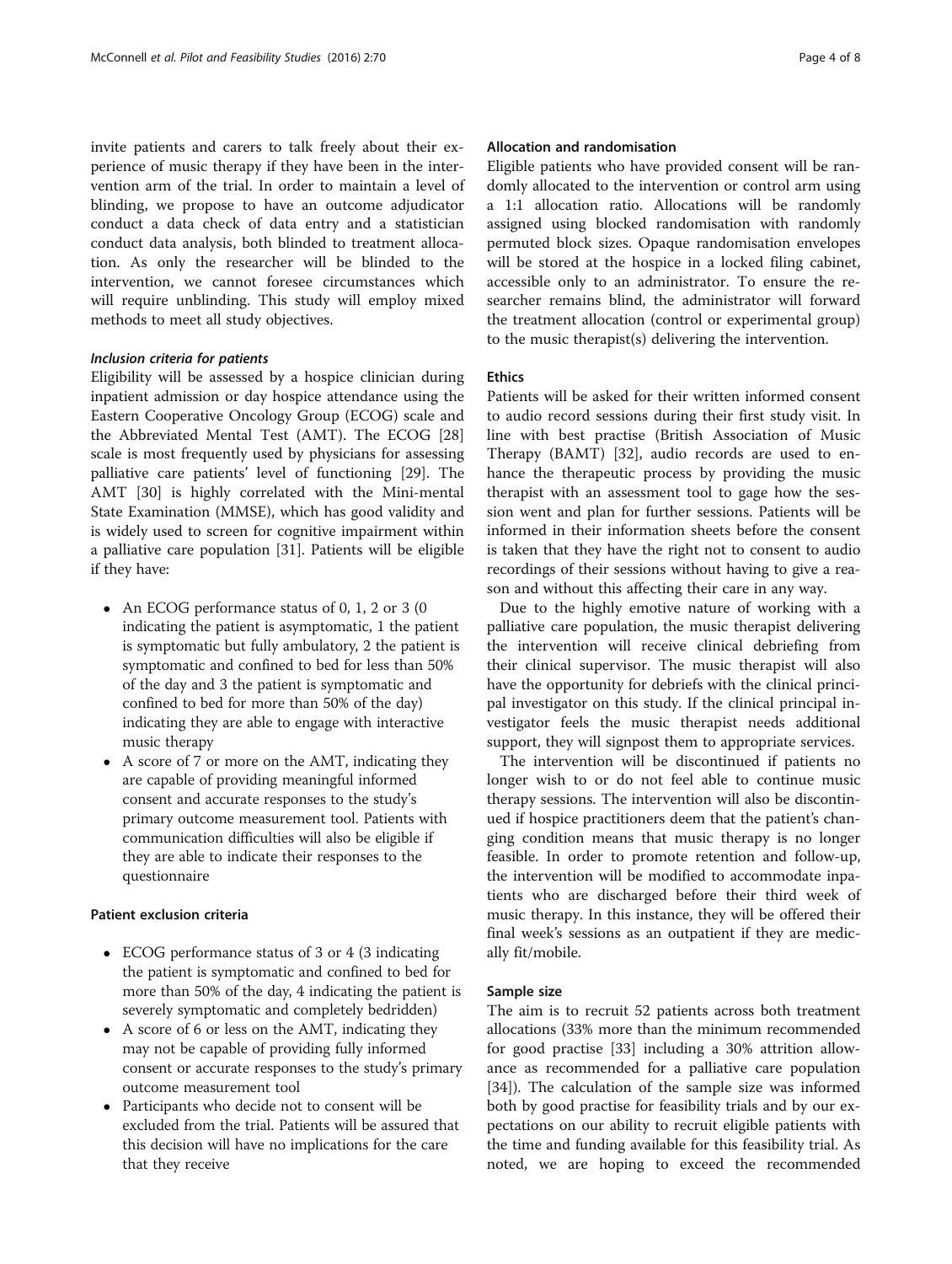number for a feasibility trial in order to maximise the information we can gather with the resources available.

#### Progression criteria

We will use criteria based on those that we have used in planning the progression from other feasibility studies. These consider the proportion of the target sample size that is achieved during the feasibility study:

75–100% recruitment: progress to application for main trial with little or no change to relevant aspects of the protocol

50–74% recruitment: progress to application for main trial following a review of details on patients who were not deemed eligible or decline to join the trial, an assessment of any barriers to recruitment and possible changes to relevant aspects of the protocol 25–49% recruitment: progress to application for main trial if a 'rescue plan' can be developed by the trial team and other potential co-applicants. This plan might include the need to identify additional sites or changes to the relevant aspects of the protocol

Less than 25% recruitment: the trial will probably not progress

# Analytical methods

#### Primary outcomes

The feasibility of using the MQOL questionnaire will be evaluated by the researcher at each data collection point through feedback from patients on the questionnaire's appropriateness and level of burden. The number of completed questionnaires will also be monitored along with reasons for non-completion. The viability of delivering a 3-week music therapy intervention will be assessed by the number of patients completing the intervention along with reasons for attrition. Recruitment and attrition figures will be used to conduct a power calculation. This will be conducted by the Northern Ireland Clinical Trials Unit to determine the sample size required for a phase III randomised controlled trial.

# Secondary outcomes

To assess the potential effectiveness of music therapy, data will be analysed using the Statistical Package for Social Sciences, v20. The change in the outcome variable from baseline to 1 week, 3 weeks and 5 weeks, will be compared between the experimental and control group using analysis of covariance [[35\]](#page-7-0). To detect differences within groups, repeated measures ANOVAs will be utilised. As this pilot study does not include a formal power calculation, confidence intervals will be clearly stated with any estimates, and findings should be interpreted with caution. The principle of intention to treat analysis will be performed blind to treatment allocation. In line with the intention-to-treat principle, patients who attend fewer sessions will not be excluded from data analysis. Qualitative methods, in particular interviews and focus groups, will be used to assess interfamilial communication and contextual factors.

# Data management

Data will be collected on a study-specific case report form (CRF) starting at the time of recruitment. This form will collect socio-demographic data at baseline, along with details of current treatments and medications which will be collected at all four study visits—randomisation (baseline), week one (after one to two music therapy sessions), week three (after final music therapy session) and at week five (end of trial). Data will be entered anonymously onto an encrypted file server which will be stored in a secure office. Recommendations for managing attrition and access data when conducting palliative care research will be followed [\[34](#page-7-0)]. Different types of attrition will be reported to include attrition due to death (ADD), attrition due to illness (ADI) and attrition at random (AAR). Consideration will also be given to how timing of data collection affects attrition rates. Qualitative data will be managed using the Nvivo V.11 software.

#### Data monitoring and interim analyses

This study does not require a data monitoring committee as it will recruit and follow up over a short period of time and the likely risks of harm are minimal. No interim analysis will be planned as the sample size is small, and the study is of a short duration.

#### Harm

As music therapy is non-invasive and non-intrusive; no serious adverse events attributed to music therapy have been reported or are expected.

# Qualitative data collection

# (i) Carer interviews

# Design

Carer interviews aim to assess whether music therapy improves inter-familial communication within a palliative care population. In the absence of a validated tool to measure this outcome, an interview topic guide will be developed by the research team. Interviews will be digitally recorded and transcribed verbatim, at which point recordings will be deleted. Confidentiality will be ensured by removing all identifying information from the transcripts.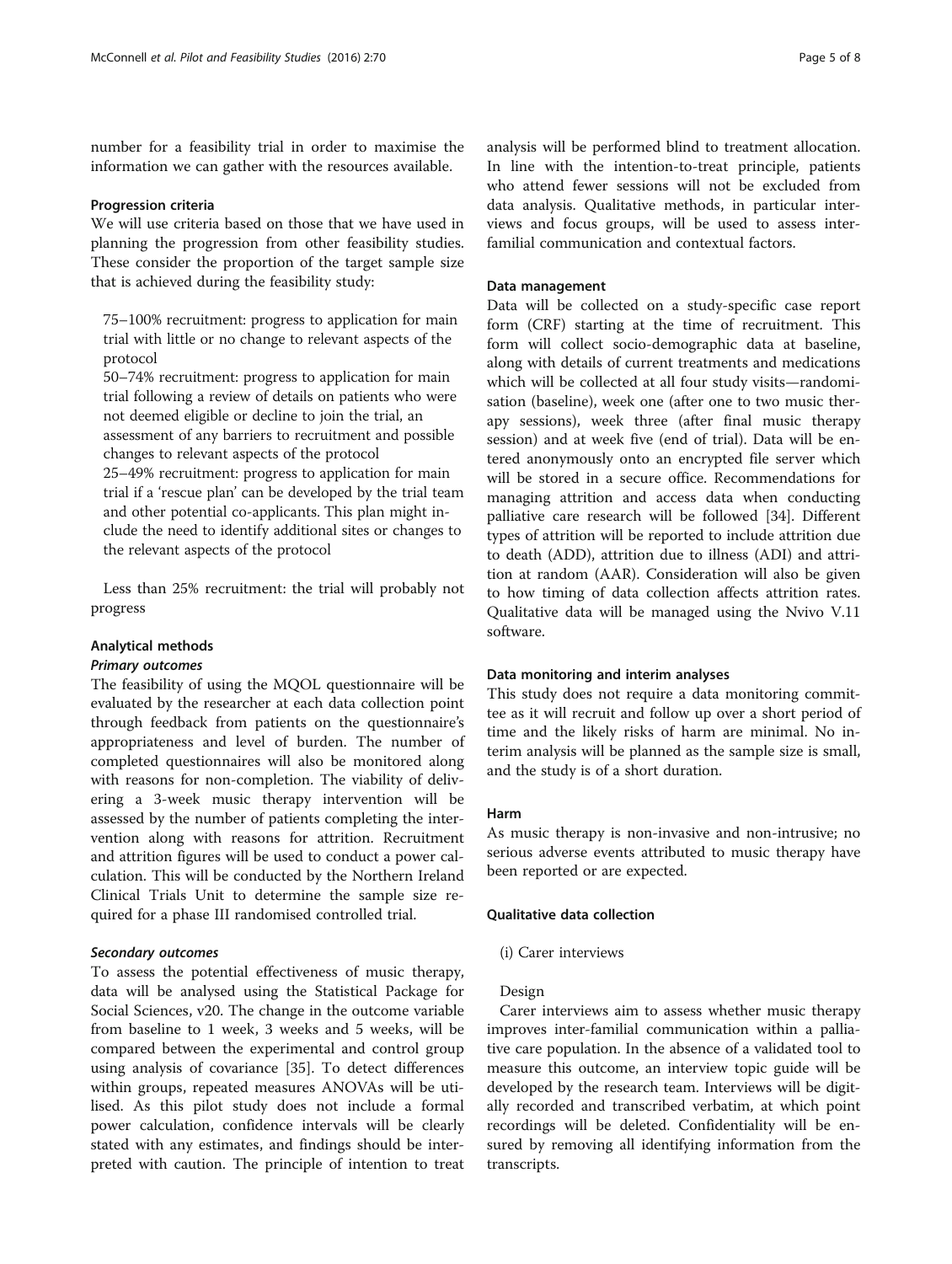Carers who are newly bereaved during the trial will be excluded from the study. Sample size will be dictated by data saturation though it is estimated that 26 carers will be recruited. Carers who chose to sit in on the music therapy sessions will be given an invitation letter and information sheet by the music therapist after the patient's second music therapy session (end of week one). Carers will also have the opportunity to take part in another interview after the patient's final music therapy session (week three) if they wish to. For those carers who chose not to sit in on music therapy sessions, an invitation letter and information sheet will be left with their loved one to give to them on their next visit.

Carers who return a Notification of Interest Form to the music therapist or member of hospice staff will be contacted by the researcher and given the opportunity to ask questions about the study, at which point they can decide to opt out or provide written informed consent.

Interviews will take place at the participant's home if they choose, or in a private room at the hospice. It is anticipated that the interview will last for 40–60 min. The same ethical and data analysis procedures will be conducted as outlined for focus group data. If carers have a concern or become upset about any aspect of the study, they can speak to the researcher or one from the study team. If appropriate, they will ensure that the carer will be given the opportunity to talk any issues through with the hospice care team.

# (ii)Process evaluation

#### Design

Focus groups with HCPs aim to examine contextual factors and subgroup response to the intervention and acceptability. A semi-structured interview guide will be utilised with the focus groups moderated by an experienced qualitative researcher. The focus group topic guide will be based on realistic evaluation principles to advance theoretical understanding of what components of music therapy work best, for whom and in what circumstances [[36](#page-7-0)]. Focus groups will be digitally recorded and transcribed verbatim, at which point recordings will be deleted. Anonymity will be ensured by removing all identifying information from the transcripts.

Setting and recruitment

Using a purposeful sampling approach, HCPs with a direct patient role will be recruited from the hospice, approximately 2 months after trial initiation. The sample size will be dictated by data saturation, with an estimated 16 HCPs to be recruited. Potential participants will be sent invitation letters and information sheets via email by an administrator at the hospice. Written informed consent will be secured prior to commencing

focus groups. An experienced qualitative researcher will conduct the focus groups to ensure rigour.

Focus groups will take place in a private room at the hospice and will last approximately 1 h. Data will be analysed by two researchers using a thematic content analysis based on Newell and Burnard's framework [[37](#page-7-0)] and informed by a realist approach as outlined by Porter [[38](#page-7-0)] to enhance both rigour and the 'confidence criterion' (the level of confidence practitioners have that the findings presented accurately portray and explain the issues being addressed and will inform their practise) (p. 83).

#### Auditing

The research team will meet monthly to discuss study progress. Monthly auditing of recruitment will be generated and distributed to the Trial Steering Committee for discussion at its meetings.

#### Protocol amendments

Any protocol amendments will be discussed firstly with the university's Research Governance to assess if they constitute a minor or major amendment. Approval will then be sought from the ORECNI before any amendments are implemented.

#### Confidentiality

All members of the study team will be trained and adherent to participant confidentiality in line with good clinical practise. All procedures relating to the research will be conducted in secure clinical settings within the hospice, with home options for carer interviews. No identifiable information about participants will be used in any report or publication, and participants will be informed that any digital recordings will be destroyed upon completion of the research. The personal data from interviews will be anonymised using a unique identifier code number.

#### Access to data

Only those in the research team will have access to the data.

# Post-trial care

All patients will continue to receive usual care at the hospice during and after the study. Patients, carers, and practitioners will be reminded that if they have a concern or become upset about any aspect of this study, they can speak to the researcher or one of the study team.

# Dissemination

Marie Curie Hospice, Every Day Harmony Music Therapy and Queen's University Belfast websites will disseminate information on involvement in trial. The trial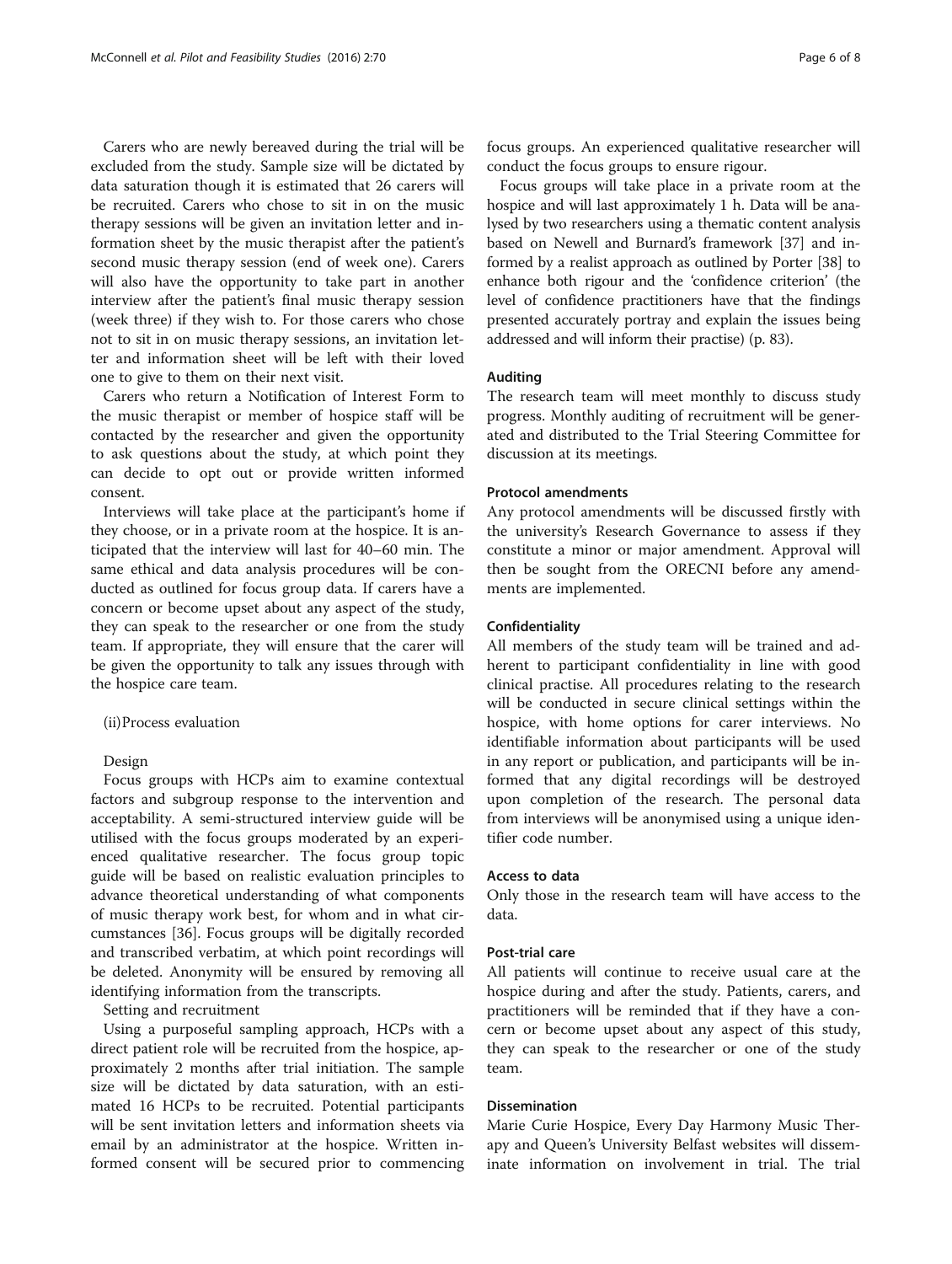<span id="page-6-0"></span>results will be communicated via conference presentations, peer-reviewed publications and the aforementioned organisations' websites in order to reach participants, healthcare professionals and the public.

# **Discussion**

This study is designed to establish the feasibility of and to pilot a randomised controlled trial to evaluate the effectiveness of music therapy in improving the quality of life of palliative care patients. The findings will be valuable for estimating recruitment and attrition rates to inform the sample size required for a phase III multi-site randomised trial. Findings from the feasibility components will also help ascertain if the instruments for measuring the outcomes constitute an acceptable burden for participants and whether attrition affects the viability of an intervention of 3 weeks duration. If music therapy is found to be effective for improving the quality of life of palliative care patients in a subsequent phase III RCT, this finding will provide support for NHS and third sector specialist palliative care commissioners and service providers to make an evidence-based decision on whether to incorporate music therapy in palliative care services, with patients as beneficiaries.

For this study, anticipated challenges include generating and maintaining enthusiasm among practitioners referring potential patients to the study. Strategies to overcome these challenges will include research training sessions for practitioners at the hospice, research team attendance at multidisciplinary team meetings and monthly newsletters updating on study progress [\[20\]](#page-7-0). An important issue to consider in research in general and for palliative care research in particular is Personal and Public Involvement (PPI). Marie Curie's Expert Voices Group was instrumental in shaping this protocol and will continue to be involved in trial governance throughout the project.

# Additional files

[Additional file 1:](dx.doi.org/10.1186/s40814-016-0111-x) SPIRIT 2013 Checklist: Recommended items to address in a clinical trial protocol and related documents\*. (DOC 123 kb) [Additional file 2:](dx.doi.org/10.1186/s40814-016-0111-x) Participant Flowchart. (DOCX 35 kb)

#### Abbreviations

AAR: Attrition at random; ADD: Attrition due to death; ADI: Attrition due to illness; AMT: Abbreviated Mental Test; CRF: Case Report Form; ECOG: Eastern Cooperative Oncology Group; HCP: health care practitioner; MQOL: Mcgill Quality of Life Questionnaire; ORECNI: Office for Research Ethics Committees Northern Ireland; PPI: Personal and Public Involvement; RCT: Randomised controlled trial; SAE: Serious adverse event; TSC: Trial Steering Committee

#### Acknowledgements

We would like to thank Dr Simon Coulter, Dr James Robertson, Evie Gardner and Dori-Anne Finlay for providing guidance as independent members of the trial steering committee. The authors would also like to thank the music therapists from Every Day Harmony and staff from Marie Curie Hospice Belfast for supporting the research, in addition to hospice patient and carer participants.

#### Funding

The research is funded from a Northern Ireland Health and Social Care Research and Development Enabling Award. The funder had no part in the design of the study.

#### Availability of data and materials

Not applicable

#### Author's contributions

SP formulated the study question. SP and TM drafted the protocol. TM and LG drafted the manuscript. SP, TM and JK contributed to the intervention in the components design and selection of the assessment tools and wrote the intervention manual. SP, TM and JL conceived of the qualitative component of the study. SP and TM wrote the interview guides. MC participated in the study design and coordination. MM, JR and LG contributed to the trial design and protocol writing. All authors contributed to and approved the final manuscript.

#### Competing interests

The authors declare that they have no competing interests.

# Consent for publication

Not applicable

#### Ethics approval and consent to participate

Approval from the Office for Research Ethics Committees Northern Ireland (ORECNI) has been obtained. Reference number 16/NI/0058. The study will be performed in accordance with the Declaration of Helsinki.

#### Author details

<sup>1</sup>School of Nursing and Midwifery, Queen's University Belfast, Belfast, Northern Ireland. <sup>2</sup> Marie Curie Hospice Belfast, Belfast, Northern Ireland.<br><sup>3</sup> Evens Day Harmony Music Therapy, Belfast, Northern Ireland. <sup>4</sup> School. Every Day Harmony Music Therapy, Belfast, Northern Ireland. <sup>4</sup>School of Medicine, Dentistry and Biomedical Sciences, Queen's University Belfast, Belfast, Northern Ireland.

#### Received: 28 June 2016 Accepted: 16 November 2016 Published online: 29 November 2016

#### References

- 1. Bradt J, Dileo C, Grocke D, Magill L. Music interventions for improving psychological and physical outcomes in cancer patients. Cochrane Database Syst Rev. 2011;8:CD006911.
- 2. Ueda T, Suzukamo Y, Sato M, Izumi SI. Effects of music therapy on behavioral and psychological symptoms of dementia: a systematic review and meta-analysis. Ageing Res Rev. 2013;12:628–41.
- 3. Sendelbach SE, Halm MA, Doran KA, Miller EH, Gaillard P. Effects of music therapy on physiological and psychological outcomes for patients undergoing cardiac surgery. J Cardiovascular Nurs. 2006;21:194–200.
- 4. Demmer C. A survey of complementary therapy services provided by hospices. J Palliative Medicine. 2004;7:510–6.
- 5. Munro S, Mount B. Music therapy in palliative care. Can Med Assoc J. 1978; 119:1029.
- 6. World Health Organization. Cancer pain relief and palliative care. Technical Report Series 804.1990. whqlibdoc.who.int/trs/WHO\_TRS\_804.pdf Accessed 05 Feb 2016.
- 7. The National Council for Palliative Care: Palliative care explained. [http://](http://www.ncpc.org.uk/palliative-care-explained) [www.ncpc.org.uk/palliative-care-explained](http://www.ncpc.org.uk/palliative-care-explained) (2006). Accessed 14 Sept 2016.
- 8. Daykin N, Bunt L, McClean S. Music and healing in cancer care: A survey of supportive care providers. Art Phsyc. 2006; doi:[10.1016/j.aip.2006.07.001](http://dx.doi.org/10.1016/j.aip.2006.07.001).
- Department of Health. Report of an expert review of arts and health. Leeds: Department of Health. 2006.
- 10. American Music Therapy Association. Definition of music therapy. 2011. [http://www.musictherapy.org](http://www.musictherapy.org/) Accessed 10 Jan 2016.
- 11. Dileo C, Bradt J. Medical music therapy: a meta-analysis and agenda for future research. Cherry Hill: Jeffrey Books; 2005.
- 12. O'Kelly J, Koffman J. Multidisciplinary perspectives of music therapy in adult palliative care. Pall Med. 2007;21:235–41.
- 13. Cadrin ML. Music therapy legacy work in palliative care: creating meaning at the end of life. Can J Music Ther. 2006;12:109–37.